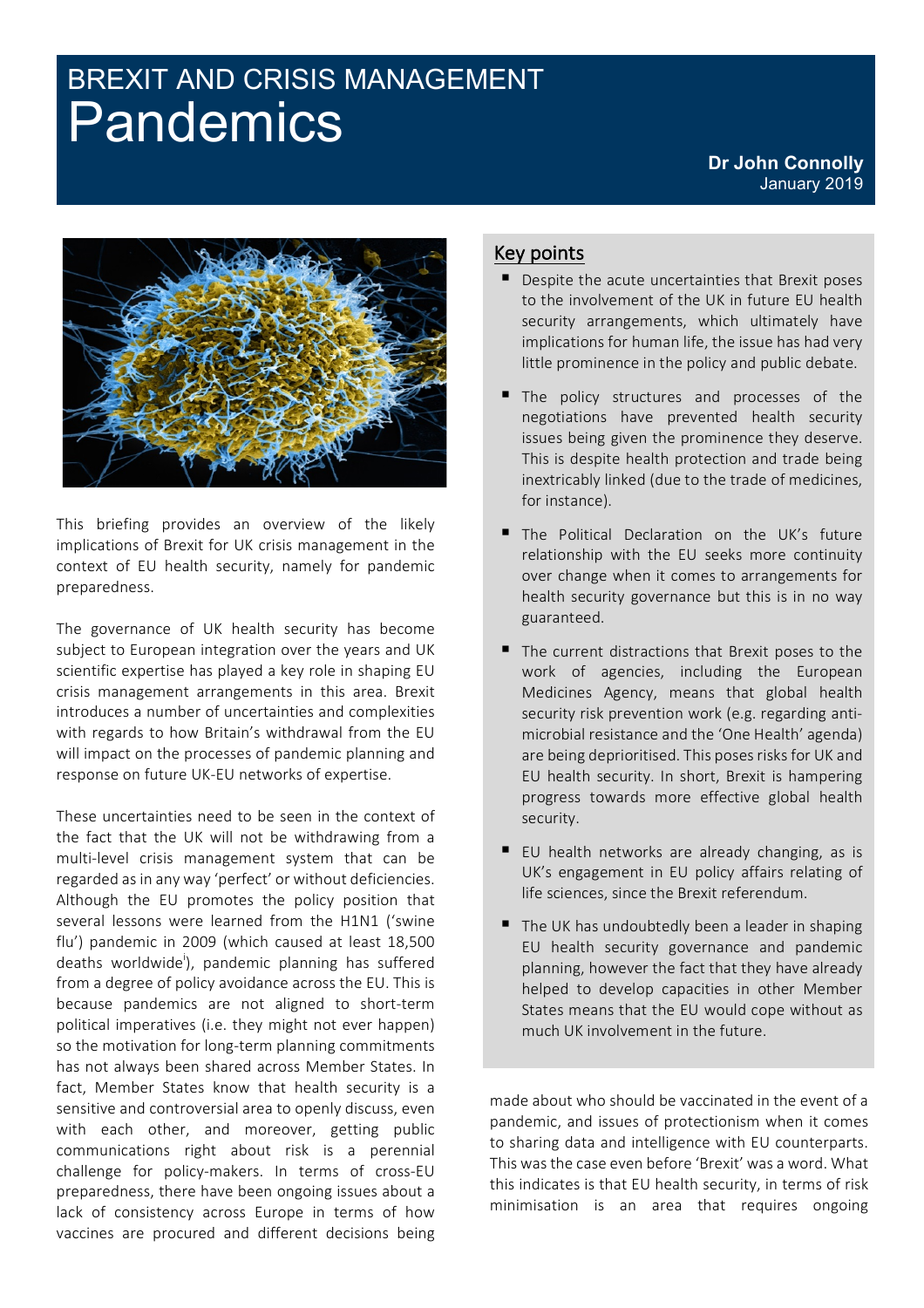collaboration, consistency, and information-sharing. It is not clear how Brexit benefits such endeavours.

There has been much attention placed in the media and in the public debate about a number of Brexit 'high politics' areas (e.g. citizenship, the single market, immigration) but those policies which present risks to human life, such as pandemics, have seen far less attention. This is despite the fact that the UK Cabinet Office recognises that pandemic flu is the biggest risk to the health of population in the UK and an outbreak, if not managed effectively, would be a major civil emergency<sup>ii</sup>. In August 2018 the UK government published 'technical papers' (or contingency plans) that addressed the measures that the government would take in the event of a 'No Deal' Brexit, which included the supply medicines to the NHS. Nonetheless, the pharmaceutical industry genuinely believe that they need to be treated more like a special case, as opposed to other technical areas of public policy such as fisheries or aviation) because of the need for patients to have access medicines, no matter the Brexit scenario, in order to protect public health.

This research highlights that the need to prioritise health security is a view that is shared across UK and EU health agencies. The level of public debate pre- and post-Brexit referendum did not allow for the public to be informed about the fact that so much activity pertaining to the protection of public health relies on collaborations and networks between the UK and the EU. UK and EU policy stakeholders all agreed that, at best, health security has been 'overlooked' and, at worst, 'side-lined' in the Brexit negotiations.

From a UK governance perspective, one explanation for this is that the UK Cabinet have a sub-committee on EU exit and trade and, despite health protection and trade being inextricably linked (due to the trade of medicines, for instance), the UK Department for Health and Social Care (DHSC) is not represented on that committee, whereas all of the other key government departments are represented. The DHSC feeds into DEFRA and, therefore, has more of what can be considered to be 'proxy representation' on the Cabinet sub-committee. The governance arrangements for Brexit negotiations has somewhat sanitised the public health voice in the UK negotiations.

This policy brief draws together key points from interviews with relevant stakeholders on the issue of the implications of Brexit for UK health security. The stakeholder interviews include representatives from Public Health England, the European Medicines Agency, the Centre on Global Health Security at Chatham House,



the European Federation of Pharmaceutical Industries and Associations, the UK Faculty of Public Health, and the NHS Confederation.<sup>iii</sup> The European Centre for Disease Control and the Health Threats Unit of the European Commission declined to be interviewed for this research.

# How does the UK currently manage and prevent pandemics?

Given that disease outbreaks are transboundary, UK agencies such as Public Health England work with EU counterparts through the Commission's Health Security Committee and European Centre for Disease Control, as well as having close relationships World Health Organisation. Health security is affected by two main policy domains (veterinary health and public health). Both areas are of key importance for governing health security in the sense that the risks of pandemics often lie at the animal and human interface e.g. swine flu, avian influenza, Ebola (for instance).

It is important to note that when a crisis emerges on UK soil health security is first and foremost the role of national government and agencies to manage the crisis in cooperation with EU. Yet as part of crisis management processes the UK need to comply with the WHO International Health Regulations (IHRs). In order to minimise the likelihood of a global pandemic to emerge Public Health England is closely involved in advancing the UK's commitment as part of the G7 (to support IHR compliance globally). The UK Department of Health and Social Care fund this work to enable Public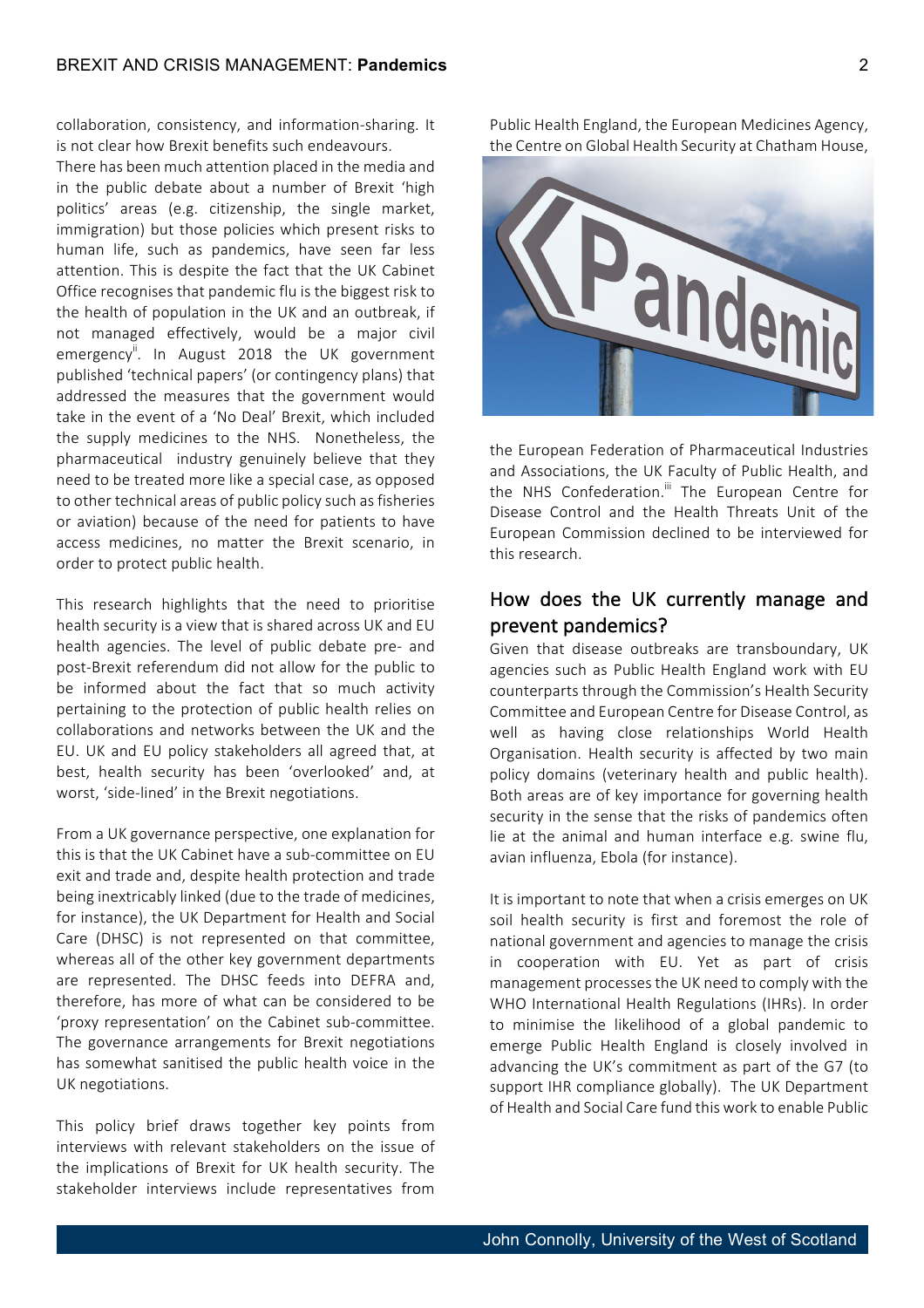Health England to cooperate within the WHO to build capacity of other countries. For example, there are programmes in Pakistan, Ethiopia, Nigeria, Myanmar, Sierra Leone, in an effort to evaluate global capacity for IHR compliance. This programme of work engages a number of other European member states as well the wider European Region.

## Key UK-EU-global crisis management actors

The main crisis management actors for health security in the UK, and those who have a relationship with UK actors, are as follows:

## *National-level*

- Public Health England
	- An agency of the DHSC which is responsible for responding to public health threats and outbreaks, such as pandemic influenza. The agency cooperates with the devolved  $administrations - Public Health Wales; Health$ Protection Scotland – when required.
- Department for Health and Social Care (DHSC) The parent Ministerial department covering all aspects of health policy.
- Cabinet Office The main crisis coordination department across government in the event of a pandemic.

### *European-level*

European Medicines Agency (EMA) The EU agency responsible for the protection of public and animal health across the EU. This includes the scientific evaluation and supervision of medicines.

#### Health Emergency Operations Facility (HEOF)

The European Commission, through the Health Threats Unit, houses the HEOF which is responsible for taking a coordinated approach between EU countries for the public health management in emergency situations - similar to the UK Cabinet Office.

Also within the Commission, the Health Security Committee is responsible for detection and communication. The Committee supports preparedness across sectors and internationally, supporting and promoting the International Health Regulations and aims to forge links between alert systems across Europe and more globally.

# Stakeholder Insights on Brexit: Public Health England

- Public Health England's international engagement involves working directly with the WHO (including with the WHO European region). Brexit will not change the mechanisms that are available at the global level for ensuring global health security and PHE will continue to have access to the WHO European region.
- PHE is a significant contributor to the work of ECDC. PHE are committed to ensuring that information flows from the UK to the ECDC. It is in the interests of EU policy-makers to ensure that continues given that the UK are an 'net contributor' to the health intelligence of ECDC and provide significant expertise into those networks The protection of those relationships are in everybody's interest to maintain.
- The need for cooperation between the UK and the EU on pandemic preparedness is further reinforced due to the global threats outside of the EU i.e. international efforts are required to strengthen global health security (e.g. the need to focus collective attention on South East Asia, where pandemic influenza is most likely to emerge from).
	- European Centre for Disease Control (ECDC) An independent agency that aims to identify, assess and disseminate information on current and emerging threats to human health posed by infectious diseases.

## *International-level*

World Health Organisation (WHO) The International Health Regulations (IHRs) 2005 are the overarching framework for global health security governance and are overseen by the WHO, of which the key contact is the WHO Europe in Copenhagen.

Although these are the key actors associated with health security there are clearly a range of other relevant actors who supply the resources that are crucial to contingencies and crisis management. The pharmaceutical industry being a key example. In Europe there are a number of industry organisations who represent different arms of the pharmaceutical industry however a key representative body for the trade of pharmaceuticals is the European Federation of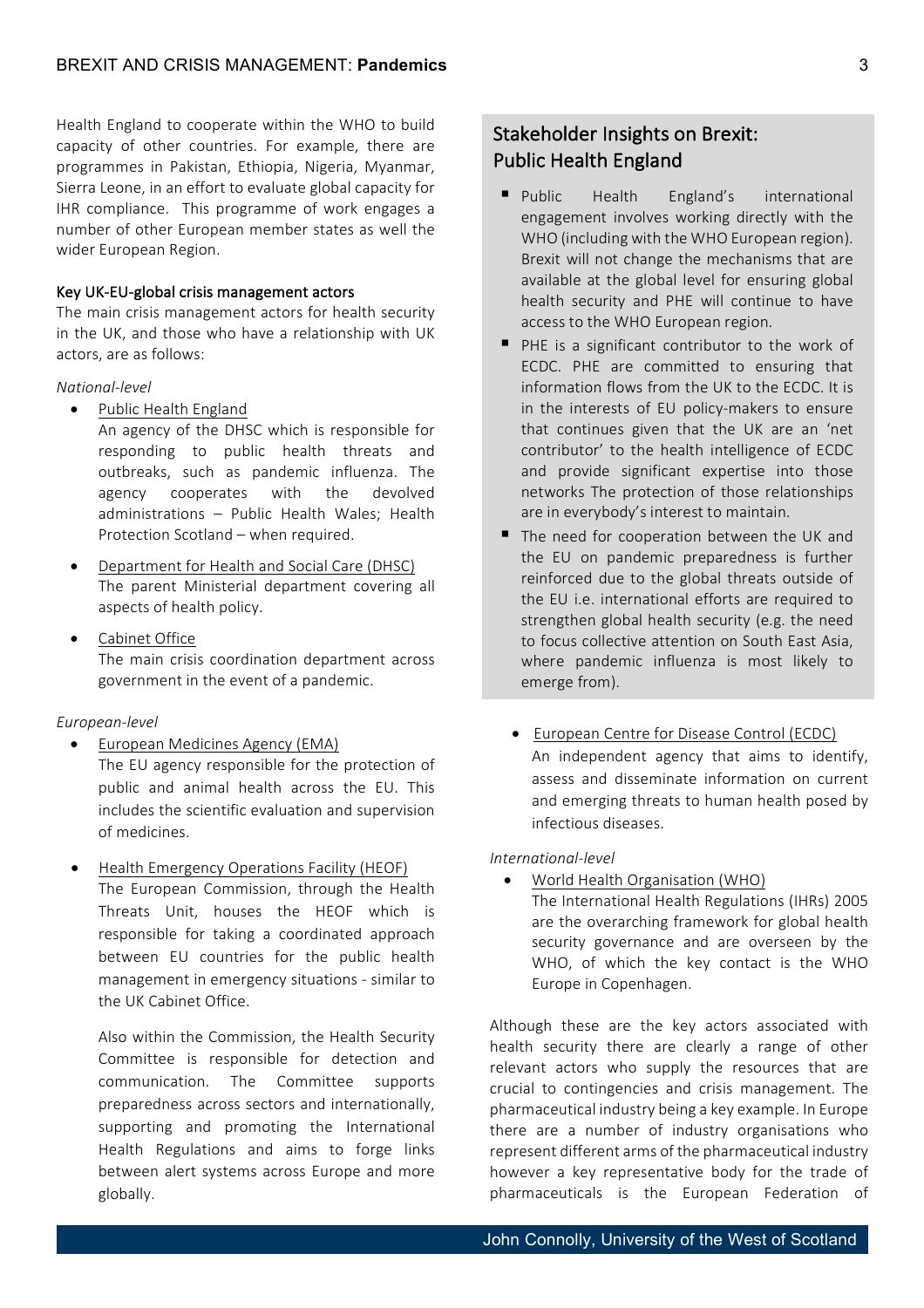# Stakeholder Insights on Brexit: European Medicines Agency

- The EMA considers their work on licencing medical products for public and animal health to be 'the poster child of EU integration'. The EMA reports that the UK Medicines and Healthcare products Regulatory Agency (MHRA), which works closely with the EMA on the regulation of medicines, were in a state of 'mutual shock, sort of, oh my God' following the referendum.
- Despite the sense of mutual shock, the UK has been fully committed across the existing committee structures since the referendum and the triggering of Article 50.
- The UK's contribution, in terms of expertise, to health security in the EU has made them a 'major player in the system; it's not just like one of 28'. UK nationals are embedded and have taken leadership positions right across the policymaking structure.
- The EMA regards UK expertise in the field of medicines regulation in terms of development, clinical trials, research, innovation, and postauthorisation, monitoring in the NHS as 'incontestable'.
- $\blacksquare$  The UK's policy language is very similar to the EMA's in that the future should be about close alignment given that pharmaceutical regulation is largely global. The idea of having a type of subsystem evolution of arrangements in Europe is seen by the EMA as a 'retrograde step'.

Pharmaceutical Industries and Associations (EFPIA), of which the Association of British Industry is a member.

## Will the UK be more at risk of a pandemic once it leaves the EU?

UK crisis governance structures are robust and the central executive territory of UK government has tried and tested coordination mechanisms. The Cabinet Office (via COBRA) would come into operation in the event of a pandemic to lead a governmental response to a crisis. If there was a localised outbreak of disease then the cascading mechanism would come into force. This means that the response would be coordinated by a Regional Hub. COBRA would be convened to monitor risk assessments and the spread of disease, which

would happen inevitably, but this would happen within a framework of national coordination. However, the challenge is not necessarily whether the internal UK response to threats would be sufficient, but what impact Brexit would have at the UK-EU interface and on the threat of a disease crossing UK borders.

Brexit poses key risks when it comes to the provision of medicines, which are key to supporting a pandemic response. A recent National Audit Office (NAO) Report expressed concerns that there is a high delivery risk attached to border programmes  $-$  '11 of 12 critical systems needing to be replaced or changed to manage the border were at risk of not being delivered on time and to acceptable quality'<sup>iv</sup>. Therefore, the assumptions upon which industry contingency plans are predicated would not be effective in the event of a 'No Deal' and the UK is not ready for such an outcome. In these circumstances, if medical suppliers import goods into the UK then the additional costs of doing so will be passed on to the NHS. In spite of this, the UK government has instructed NHS organisations, GPs, community pharmacies and patients to not stockpile medicines. In short, there is a need to address these problems to allow the import of medicines even in the event of a 'No Deal' outcome.

Even if No Deal is not the outcome, there remain uncertainties about the future relationship between the UK and the EMA, and the future supply of medicines. The Political Declaration on the future relationship between the UK and the EU includes vague references to the need for cooperation with EU health agencies, however the Prime Minister admitted when giving evidence to the Liaison Committee of the Westminster Parliament on 29<sup>th</sup> November 2018 that 'the EMA doesn't have examples of third country membership'<sup>v</sup> This means that a new policy model and relationship would need to be established as part of the negotiations after the end of March 2019. The future blueprint for this remains uncertain.

From an EU perspective, the EMA regards the current arrangements a 'family' in that there are interpersonal relationships across institutional structures. The EMA consider there to have been a 'psychological impact' amongst experts across the EU since the Brexit referendum. For example, there are seven main scientific committees that govern the licensing of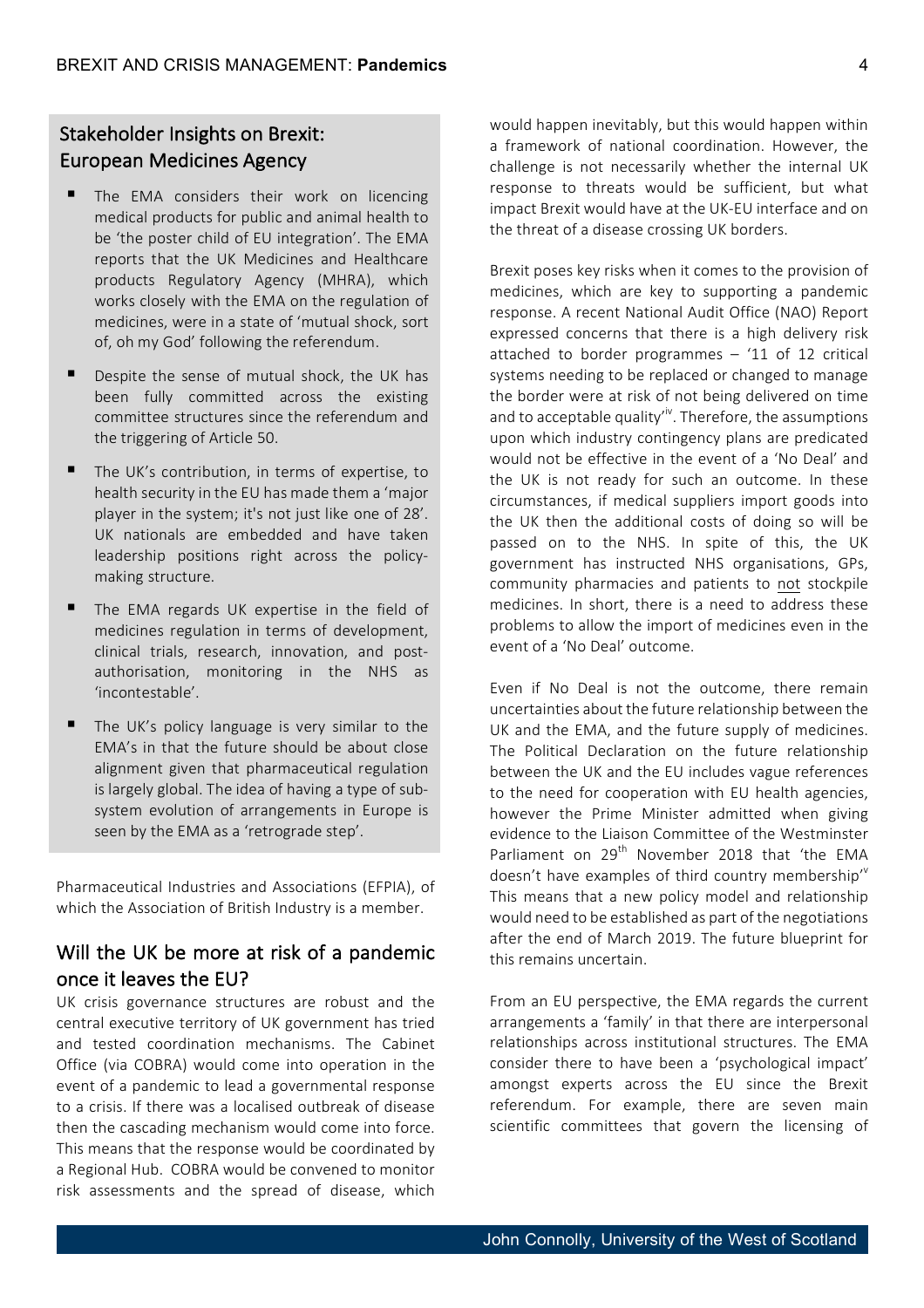

medical products with 60 or 70 working party substructures underneath these committees, all of which, according to a senior EMA official, 'the UK have been massively involved in'. The same official stated that the UK is 'a very active Member State, who have given a fantastic contribution historically'.

## Challenges for the UK-EU relationship

## The 'opportunity costs' of Brexit

One of the key themes to emerge from this research are the opportunity costs of Brexit when it comes to health security governance, more broadly. Interviews with the EMA indicates approximately 50 percent of the agency's work has been Brexit-related since the referendum and that productivity agency 'will dip significantly through 2019'. The divergence of policy attention, partly due to the costs of relocating the EMA from London to Amsterdam, $\mathrm{v}^{\mathrm{i}}$  has had implications for the attention given to other important aspects of global health security which affects the UK and many countries. For example, the EMA have scaled back their international collaboration activities in preventive work areas for threats such as antimicrobial resistance and the 'One Health' agenda. From a crisis management perspective this should be a cause for concern for the UK and the EU alike given that 'One Health' is about preventing of risks and the mitigation of effects of crises that originate at the interface between humans, animals and their environments. It is easy to forget that the devastating outbreak of Ebola in 2014 was due to

the breakdown of an effective One Health approach to health security governance. The level of seriousness of this re-prioritisation process for the risk of a pandemic emerging remains to be seen but it is fair to conclude that this is certainly not a positive development for global health security (and it can all be traced back to Brexit).

Another important aspect is in terms of the UK's role in capacity building with developing nations through the EU. For example, the EMA suggests that when EU enlargement took place, which brought in many former Eastern bloc countries to the EU, it was recognised by EU policy-makers that before and after enlargement the UK were very influential in 'syndicating their knowledge' with the health security agencies in other countries. Although UK influence in this regard has been important, with a senior official at PHE noting that, the UK has historically contributed 'well above its weight', including in terms of developing the ECDC, there is also a sense that the UK's dominance in the area of capacity building has waned given that other European countries have essentially 'caught up' with the UK in terms of the developing of their scientific policy structures, capacities and infrastructures in relation to health security. Interestingly, a representative from the UK Faculty of Public Health (who operates across EU policy networks) notes that a major current narrative to emerge across health networks in the EU, is that it is important to avoid 'overselling' the UK as the leader in health security as it can have the outcome of alienating the UK. In other words, 'promoting the idea of they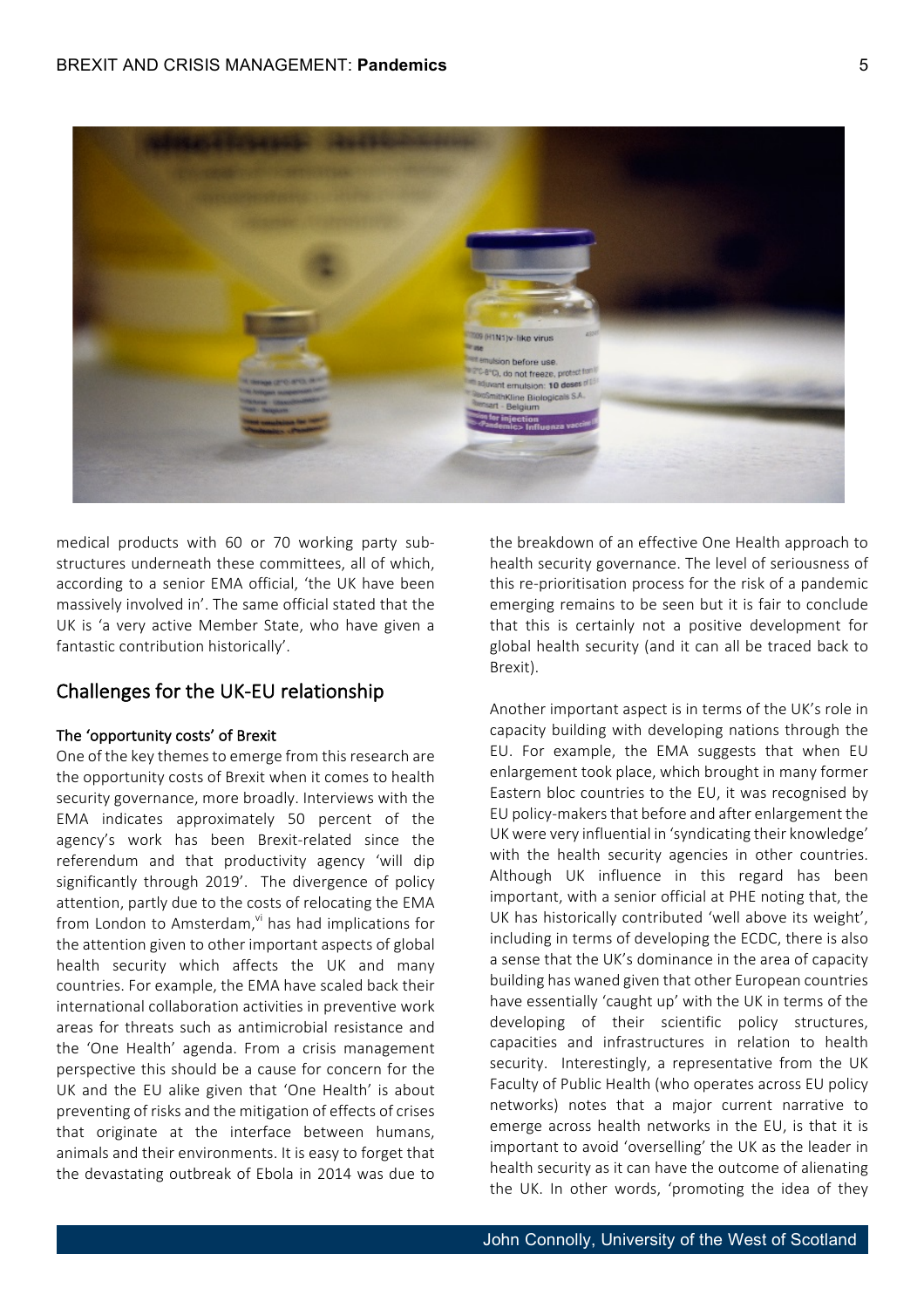# Stakeholder Insights on Brexit: European Federation of Pharmaceutical Industries and Associations (EFPIA)

- § Brexit brings *no opportunities* from the perspective of EU industry, only challenges.
- $\blacksquare$  The main challenge is the supply of medicines. If the UK becomes a third country after March 2019, that will potentially lead to disruption to the supply of medicines.
- The UK has not thought through the implications of leaving the European network. One area that has not had much attention is what the absence of the UK's voice will be for innovation within the industry.
- The UK has been noticeably less active in the meetings of the Council of Ministers and the European Parliament in the pro-life sciences sector since the referendum.
- The EU27 will be able to continue without the UK given that they are already making up for the loss of the UK. They are hiring new staff to make sure that they have access to the expertise that they could previously rely on from the UK Medicines and Healthcare products Regulatory Agency (MHRA).

need us so much' is not well received by EU Brexit negotiators, and UK officials have been keen to adopt a more measured approach - i.e. one that recognises the UK's leadership by virtue of their role in facilitating existing networks, without overselling their historical status as a 'leader' in this area.

## Changing policy networks and channels of influence

That being said, the UK Faculty of Public Health also acknowledges that a strong message to emerge is that if the UK's decision-making voice wanes over time then it is in the very nature of networks to adapt. In short, networks will continue even if the UK's influence is reduced. Brexit has already led to a recalibration of existing expert networks in the EU. A strong example of this was highlighted by a senior PHE official who noted that despite reassurances being given by the UK that an existing collaborative agreement with the EU to train epidemiologists in the UK will continue until the final outcomes of Brexit are agreed, the ECDC has not allowed candidates from other European countries to access this training because of ongoing uncertainties about the UK's future relationship with the EU. The

outcome of this decision by the ECDC will, in effect, be to impede professional interactions in a profession where this is crucial for the prevention and management of health security threats. In short, Brexit loosens what were tight networks in this area, and this will affect the UK's input to EU scientific meetings and interactions that occur under the auspices of the EU.

Although it remains to be seen whether the UK will maintain some type of affiliation with the ECDC, Professor David Heymann (Head of the Centre on Global Health Security at Chatham House and former senior official at the WHO) argues that the UK has underutilised the Commonwealth Framework and 'that partnering with the countries in the Commonwealth in strengthening their capacity would be a very positive strategy forward at the same time of working within Europe with the Regional Office of WHO'. In short, Brexit will lead to changed relationships with other organisations and other institutions, with WHO Europe being the one of the most likely institutions where more direct relations will likely be developed.

The industry (pharmaceutical) stakeholder network in the EU has also reported less 'positive engagement' from the UK in the policy meetings that affect the life sciences industry. The observation from those with a remit for market access in the EFPIA is that there has been a noticeable reduction in interest on the UK's side due to policy attention being focused on reaching a deal with the EU. The outcome of this is that more technocratic UK policy experts, who tend to be the type of policy actor involved in the life sciences, public health, and security areas, have been essentially prevented from continuing in EU policy dialogue with their counterparts within existing EU institutional channels.

A representative from the EFPIA also suggested that such changes in UK policy engagement has also led the EU to become cautious about interacting with stakeholders who are associated with the UK (not just academic researchers but also representative bodies of major health organisations in the UK). For example, a senior representative from NHS Confederation (a membership body that represents NHS services) noted that despite being Brussels-based (for the moment) they 'no longer have really close contacts with people in the European Commission' because the situation is 'delicate while the negotiations are going on'. This has led to a need for such UK stakeholders, who seek to influence from the outside of decision-makers